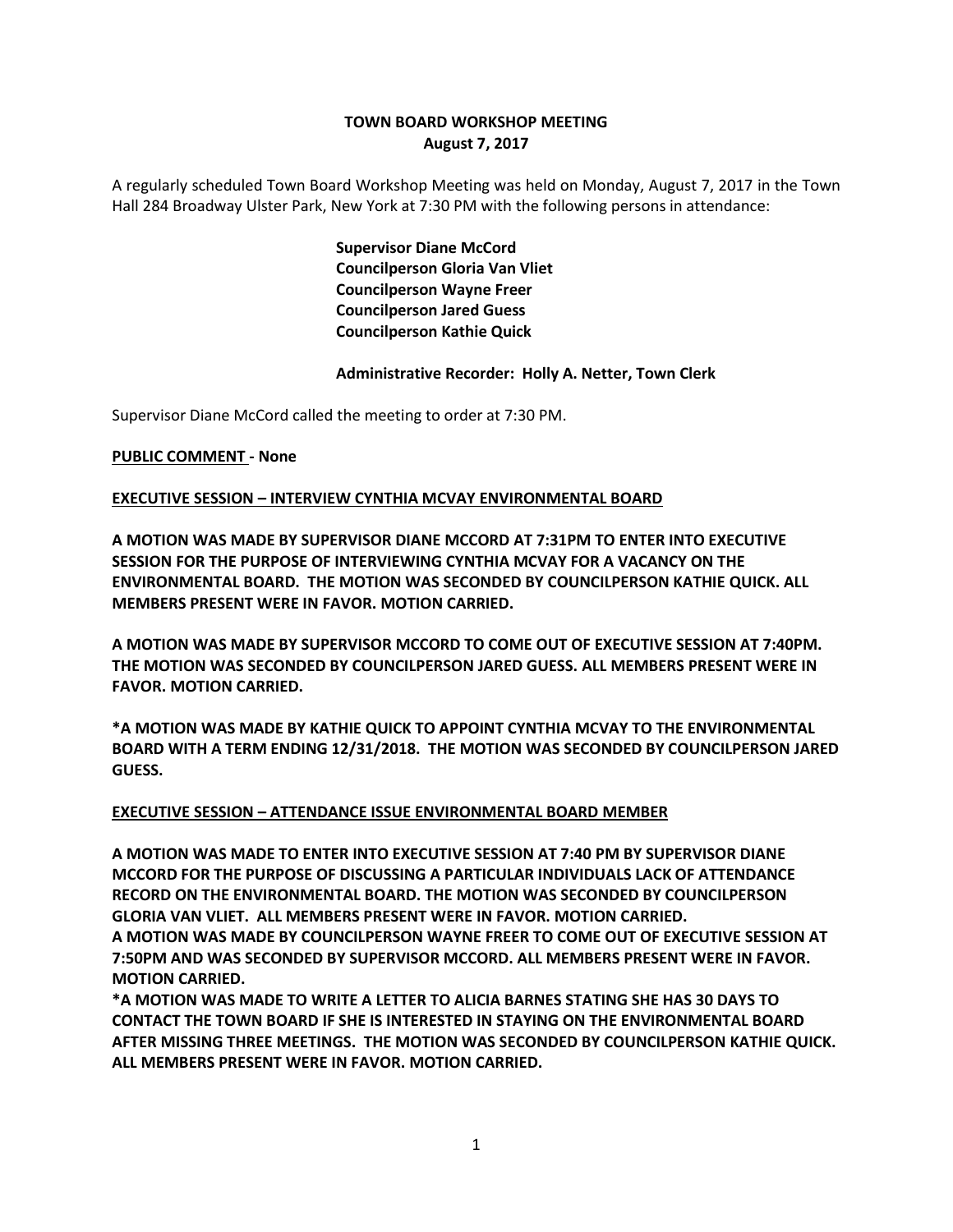## **INSURANCE REVIEW – PAUL KESICK, MARSHALL & STERLING (M&S)**

Paul Kesick from Marshall & Sterling came and gave a review of the current coverage for the various buildings in the Town and the recommended increases by NYMIR. They feel some of the buildings are underinsured. The values of the buildings have to be pretty close; we have a 90% co insurance; meaning we are covered for 90% of the replacement value. They feel there are several structures that need to be analyzed. We do not want to have a co insurance penalty because of the lack of coverage. The Board agreed they will have to review the information prior to a decision being made. When M & S took over the insurance there was a separate policy for the boiler machinery at the Highway Garage that they did not do a broker of record for which ended up lapsed and not paid through Travelers. The overall increase to the policy with the suggested increases would cost approximately \$1,000 more. Paul agreed that the figures should be reviewed. Paul also confirmed Lenny Liberta obtained a Pollution Policy for the Transfer Station.

### **DON KIERNAN – PORT EWEN WATER/SEWER SUPERINTENDANT CONTRACT**

**A MOTION TO ENTER INTO EXECUTIVE SESSION WAS MADE BY SUPERVISOR DIANE MCCORD AT 8:10PM FOR THE PURPOSE OF CONTRACT NEGOTIATIONS FOR DON KIERNAN, WATER SUPERINTENDENT. THE MOTION WAS SECONDED BY COUNCILPERSON JARED GUESS. DON KIERNAN WAS INVITED INTO THE SESSION. ALL MEMBERS PRESENT WERE IN FAVOR. MOTION CARRIED.**

**A MOTION TO COME OUT OF EXECUTIVE SESSION WAS MADE AT 8:25 PM BY SUPERVISOR MCCORD. MOTION WAS SECONDED BY COUNCILPERSON GLORIA VAN VLIET. ALL MEMBERS PRESENT WERE IN FAVOR. MOTION CARRIED.**

**\*A MOTION WAS MADE BY SUPERVISOR MCCORD AND SECONDED BY COUNCILPERSON KATHIE QUICK TO APPROVE THE 2 YEAR CONTRACT FOR DON KIERNAN, WATER SUPERINTENDENT.**

**\*COUNCILPERSON GUESS ADDED BASED ON COST SAVINGS AND UNDERSTANDING DON WILL CONTINUE TO TRAIN FOR FUTURE TRANSITION OF THE POSITION. ALL MEMBERS VOTED IN FAVOR. MOTION CARRIED. COUNCILPERSON FREER SPOKE HIS PEACE IN EXECUTIVE SESSION.** 

### **RSS STIPULATION OF DISCONTINUANCE US DISTRICT COURT**

The attorneys for RSS have agreed to voluntarily discontinue the federal court proceedings as well as withdraw their appeal regarding the state court decision however, the Judge has not signed off on it.

### **SHARED SERVICE AGREEMENT**

Supervisor McCord received more shared service agreements that need to be signed. The resolutions will be signed during the Town Board Meeting.

### **TENTATIVE BUDGET MEETING DATE**

A budget meeting date of September  $6<sup>th</sup>$  at 10 am was discussed; the date did not work for everyone. September  $7<sup>th</sup>$  or  $8<sup>th</sup>$  are options. Brian Pickard, CPA, will be asked if those dates work for him.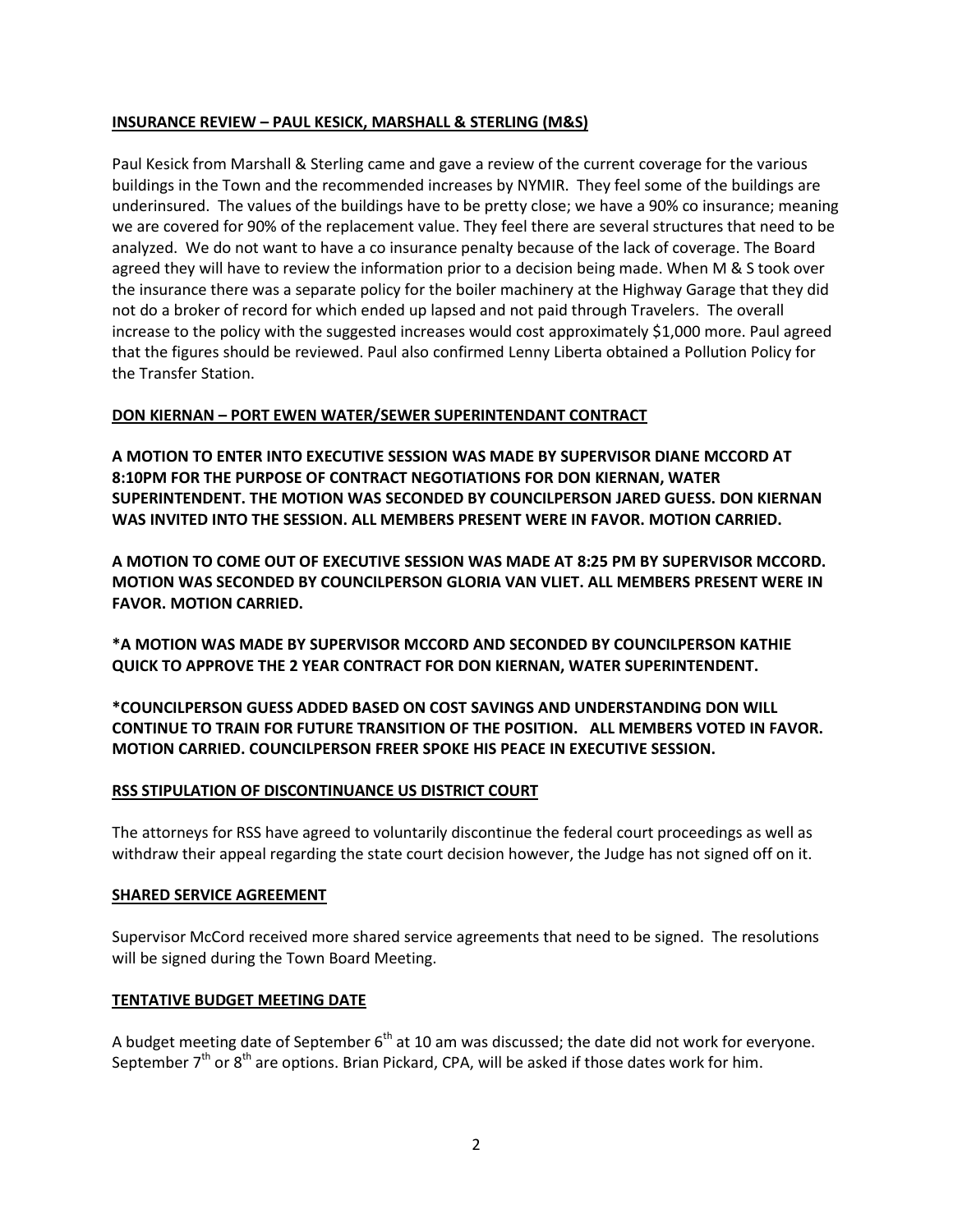## **AIR BED AND BREAKFAST RENTALS**

Sal Morello III, Building Inspector, is reviewing information on the short term rentals. Councilperson Gloria Van Vliet said Myles Putman should review the short term rental terminology. Special Use application and procedures will need to be amended and come before the Building Inspector for a yearly review.

## **NEW REC BUILDING UPDATE**

Mike Cafaldo has confirmed he will be able to assist in the construction of the new Recreation Department Garage at Town Hall. He will have 4 guys available; 6-8 trees will need to be removed. The Highway Department will erect the building. Dan Vedder will take care of the rest. October is the targeted start date. All in agreement to break ground as soon as possible. Supervisor McCord asked Councilperson Freer to meet with Dan Vedder to *get all the pieces together.* Councilperson Freer agreed.

## **TRANSFER STATION ROLL-OFF ROOF UPDATE**

The Transfer Station Roll- Off roof is complete. The outer legs need 10-12 bags of concrete and additional man power to help complete the work. RRA is giving Lenny a hard time because there is a foot of mud where they are dropping the roll-offs. The rain rolls off the roof, the area around the roof needs to be graded and stone needs to be placed to help the water drain properly and rectify the mud issue.

## **DISASTER DECLARATION BY PRESIDENT FOR WINTER STORM STELLA 1/5/17**

There will be a meeting on August 10 at 10 am at SUNY Ulster Karen Mains will attend the meeting. The Town is expected to get financial assistance for that storm.

## **DEAD TREES ON BROADWAY**

There needs to be a work order from the State DOT to take down the dead trees on Broadway. The Town will need to replace with 10 new trees. The state paid \$600 for each of the trees when they were originally installed. Supervisor McCord will look around for a replacement cost for a reasonable size tree and contact the State for more information.

## **SOLAR PROJECT – TRANSFER STATION**

CSX and Central Hudson need to coordinate to install the lines across the tracks. After the final connection is made and the final test is completed the solar production will begin.

# **TEVAS CONTRACT**

The contract has been received back from Peter Matera, Attorney for TEVAS, and has been passed on to Paul Kellar, Town Attorney. There is a question on the amount of insurance coverage. Corrections seemed to be straight forward months ago but the attorneys have had issues with the contract.